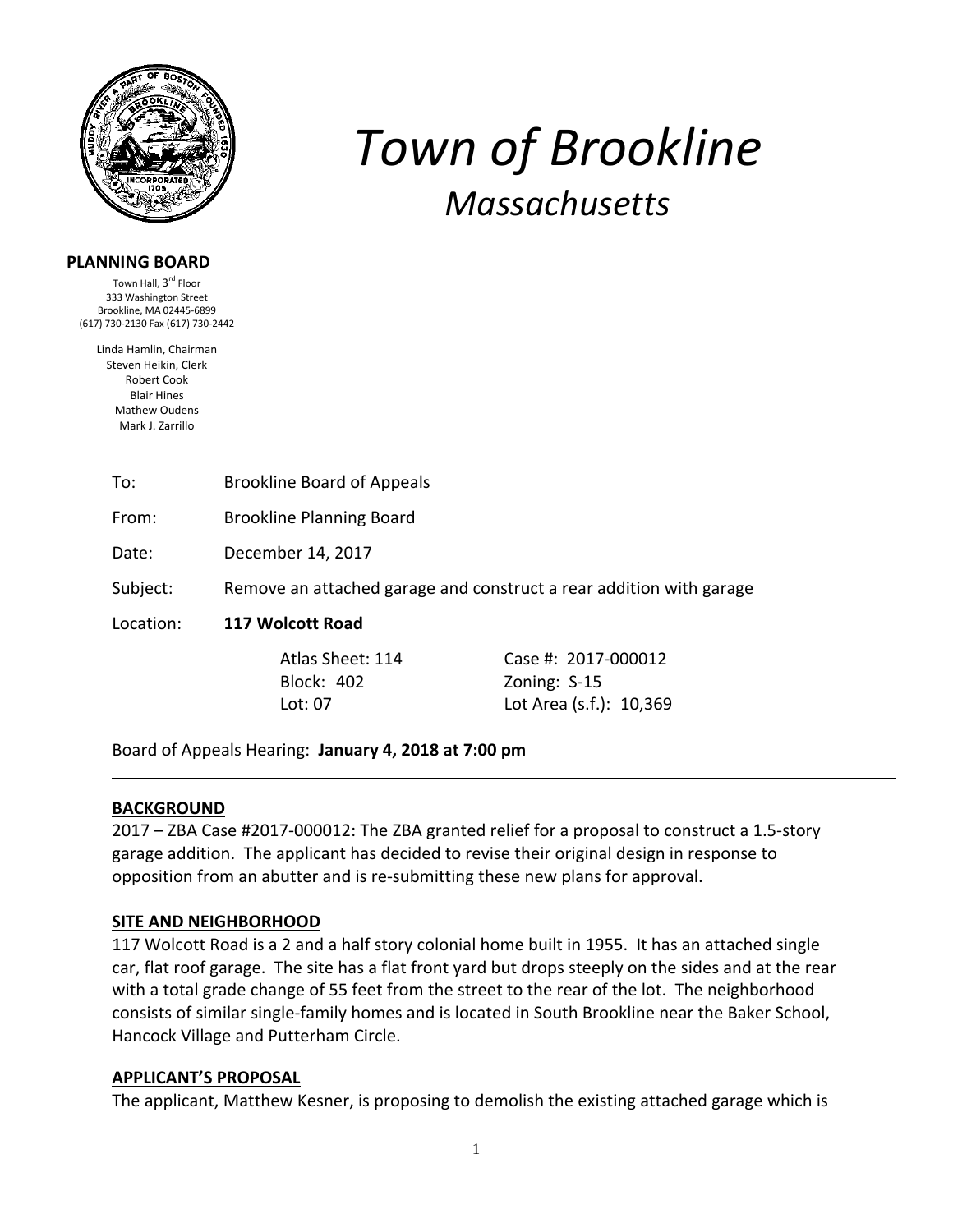currently located at the left side of the home. The applicant proposes to construct a two‐story addition at the rear of the main house which will have a two‐car garage below that is accessed from the left side. Above a portion of the garage will be a deck. A new driveway will slope from the front of the property to the rear to allow access to the new garage. The new addition will allow for added space to the kitchen/living area on the first floor and the master suite on the second floor. An existing attic will also be finished to include a loft space and bathroom.

# **FINDINGS**

**Section 5.09.2.j –** Design Review: Any exterior addition for which a special permit is requested pursuant to *Section 5.22* (*Exceptions to Maximum Floor Area Ratio Regulations*) requires a special permit subject to the design review standards listed under *Section 5.09.4(a‐l)*. All the conditions have been met, and the most relevant sections of the design review standards are described below:

- a. Preservation of Trees and Landscape The proposal does not require the removal of any substantial trees. The most mature trees on the site are located at the very rear. The applicant proposes to re‐landscape the rear yard and add a terrace. Overall, overgrown landscaping will be cleaned up and replaced.
- b. Relation of Buildings to Environment The proposed addition is not expected to have shadow impacts on neighboring properties due to its location at the rear. The portion of the home closest to the left hand neighbor will be removed, improving light and privacy.
- c. Relation of Buildings to the Form of the Streetscape and Neighborhood The proposed addition has been designed to fit in with the neighborhood context. The addition will not be taller than the height of the existing building and does not extend into any setbacks. The massing and scaling fit in with the properties on either side and in the neighborhood. It will be minimally visible from the street.

| <b>Floor Area</b>                         | <b>Allowed</b> | <b>Existing</b> | <b>Proposed</b> | <b>Finding</b>  |
|-------------------------------------------|----------------|-----------------|-----------------|-----------------|
| <b>Floor Area Ratio</b><br>(% of allowed) | .25<br>(100%)  | .20<br>(80%)    | .28<br>(112%)   | Special Permit* |
| Floor Area (s.f.)                         | 2,592          | 2,079           | 2,944           |                 |

## **Section 5.22.3.b.1.b –** Floor Area Ratio

**\*** *Under Section 5.22.3.b.1.b, the Board of Appeals may grant a special permit for an FAR increase totaling no more than 120% of the allowable FAR*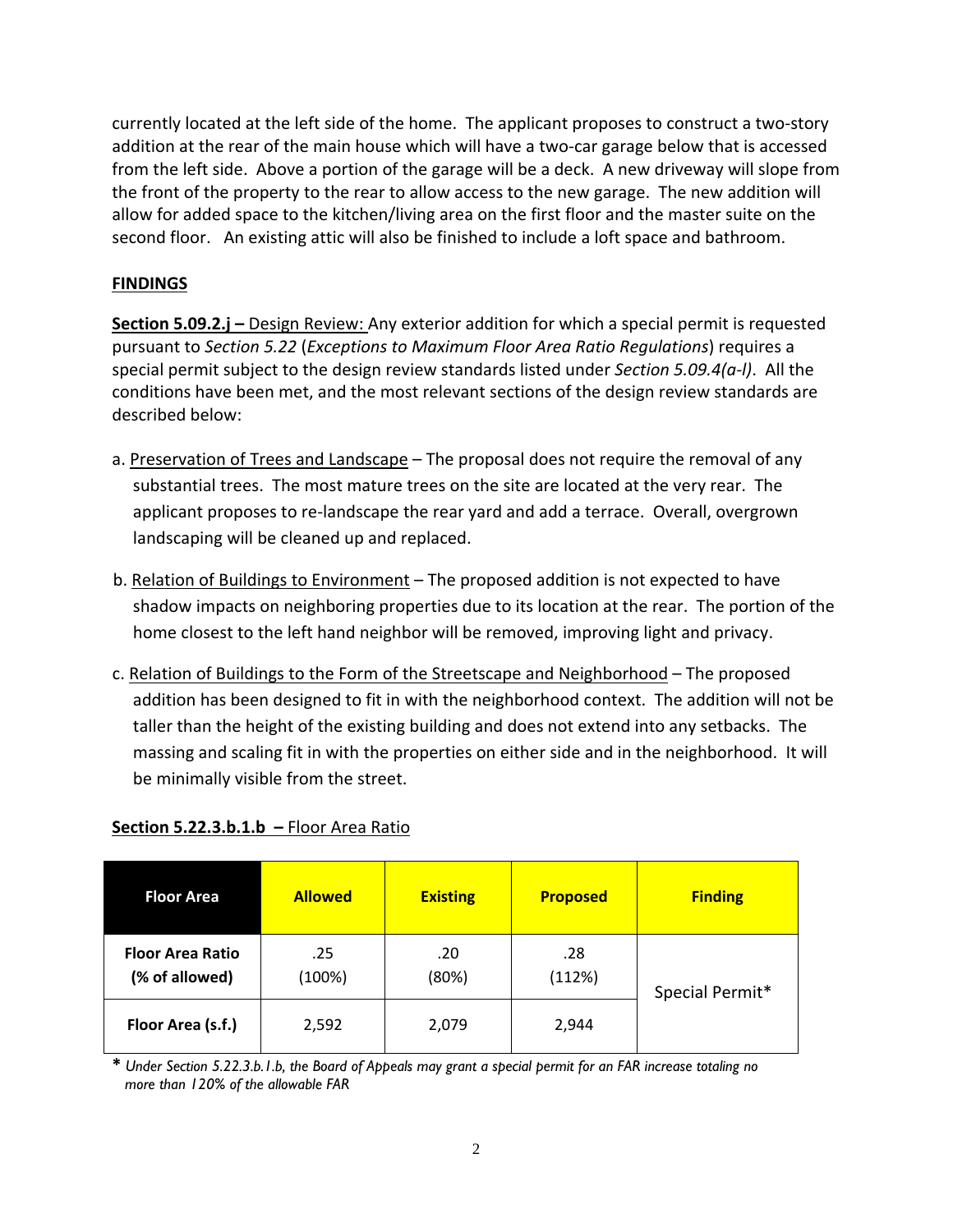# **Section 5.43 –** Exceptions to Yard and Setback Regulations **Section 5.50 –** Front Yard Requirements **Section 6.04.5.c.2 –** Design of All Off‐Street Parking Facilities

| <b>Setback</b>    | Required | <b>Existing</b> | <b>Proposed</b>    | <b>Finding</b>  |
|-------------------|----------|-----------------|--------------------|-----------------|
| <b>Front Yard</b> | 25 feet  | 18.5 feet       | 18.5 feet          | Special Permit* |
| Driveway (Left)   | 5 feet   | $\sim$ 4 feet   | $\approx$ 1.2 feet | Special Permit* |

*\* Under Section 5.43, the Board of Appeals may waive by special permit yard and/or setback requirements, if a counterbalancing amenity is provided.* 

#### **PLANNING BOARD COMMENTS**

The Planning Board supports this proposal which has been revised from a previous proposal that the Planning Board previously approved. The applicant did not move forward with their original proposal due to opposition from the abutter to the left. This new proposal increases the setback at the left and moves the garage to the rear of the property where there is ample room. The new addition will be minimally visible from the street and takes advantage of the sloped lot. The front yard setback is not changing and the proposed driveway setback is reasonable. The applicant has the support of many neighbors for this new design.

# **Therefore, the Planning Board recommends approval of the site plan dated 11/3/2017 by Michael Clifford and the floor plans and elevations dated 10/25/2017 by O'Sullivan Architects, subject to the following conditions:**

- 1. Prior to the issuance of a building permit, the applicant shall submit a final site plan, floor plans and elevations, subject to the review and approval of the Assistant Director of Regulatory Planning.
- 2. Prior to the issuance of a building permit, the applicant shall submit a final landscaping plan indicating counterbalancing amenities that include measures to protect the significant tree on the abutter's property, subject to the review and approval of the Assistant Director of Regulatory Planning.
- 3. Prior to the issuance of a building permit, the applicant shall submit to the Building Commissioner for review and approval for conformance to the Board of Appeals decision: 1) a final site plan stamped and signed by a registered engineer or land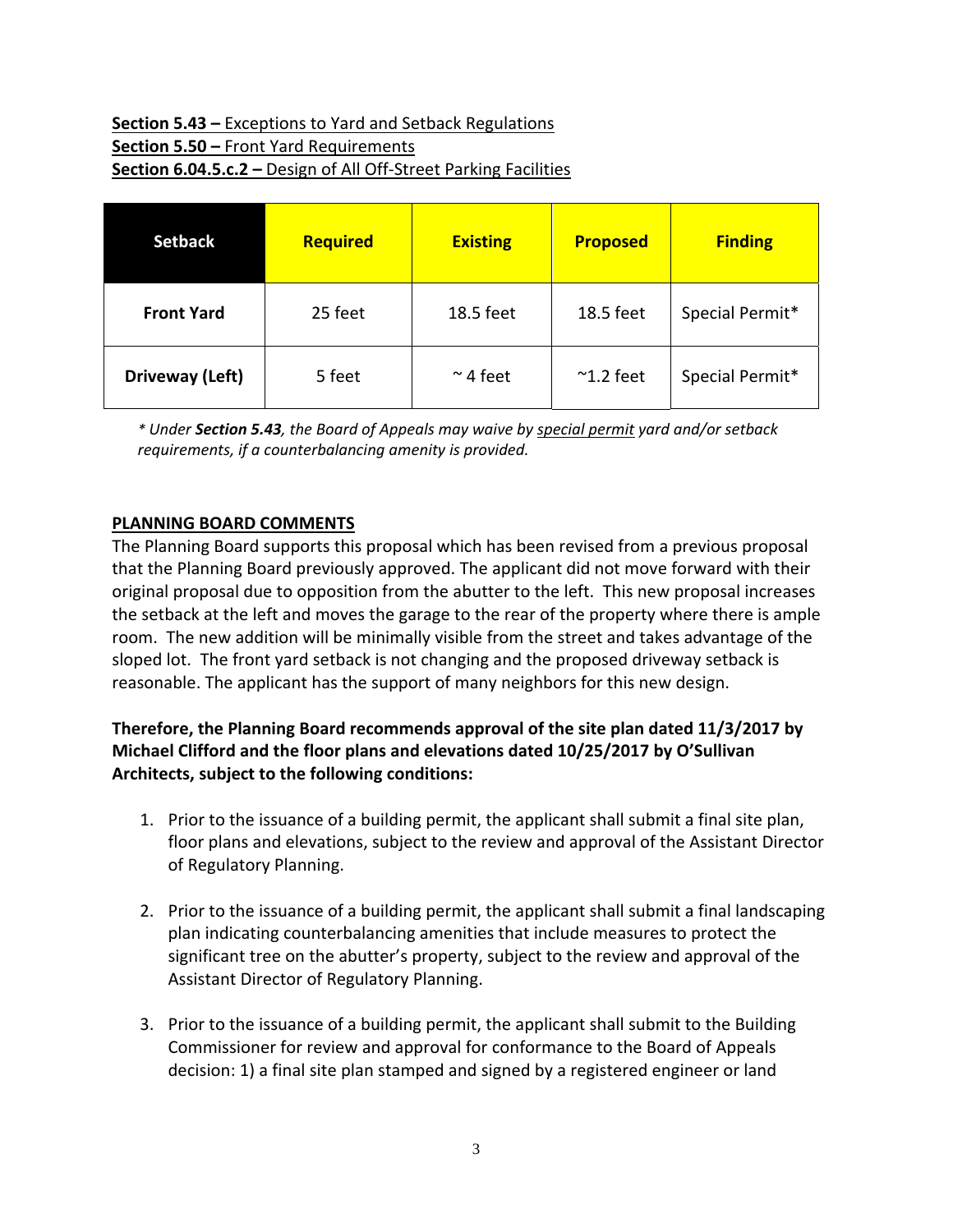surveyor; 2) final floor plans and building elevations; and 3) evidence that the Board of Appeals decision has been recorded at the Registry of Deeds.

*knm*



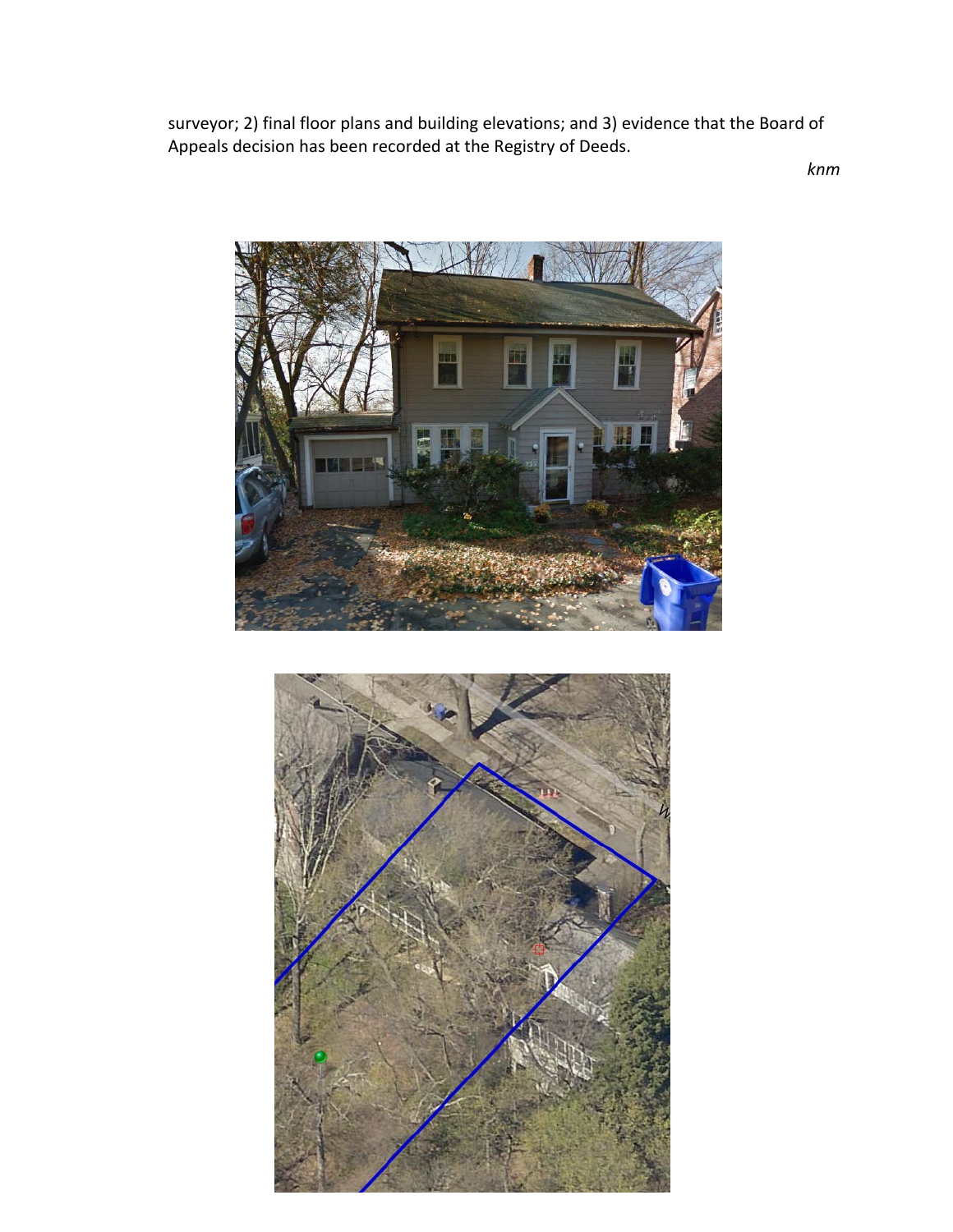

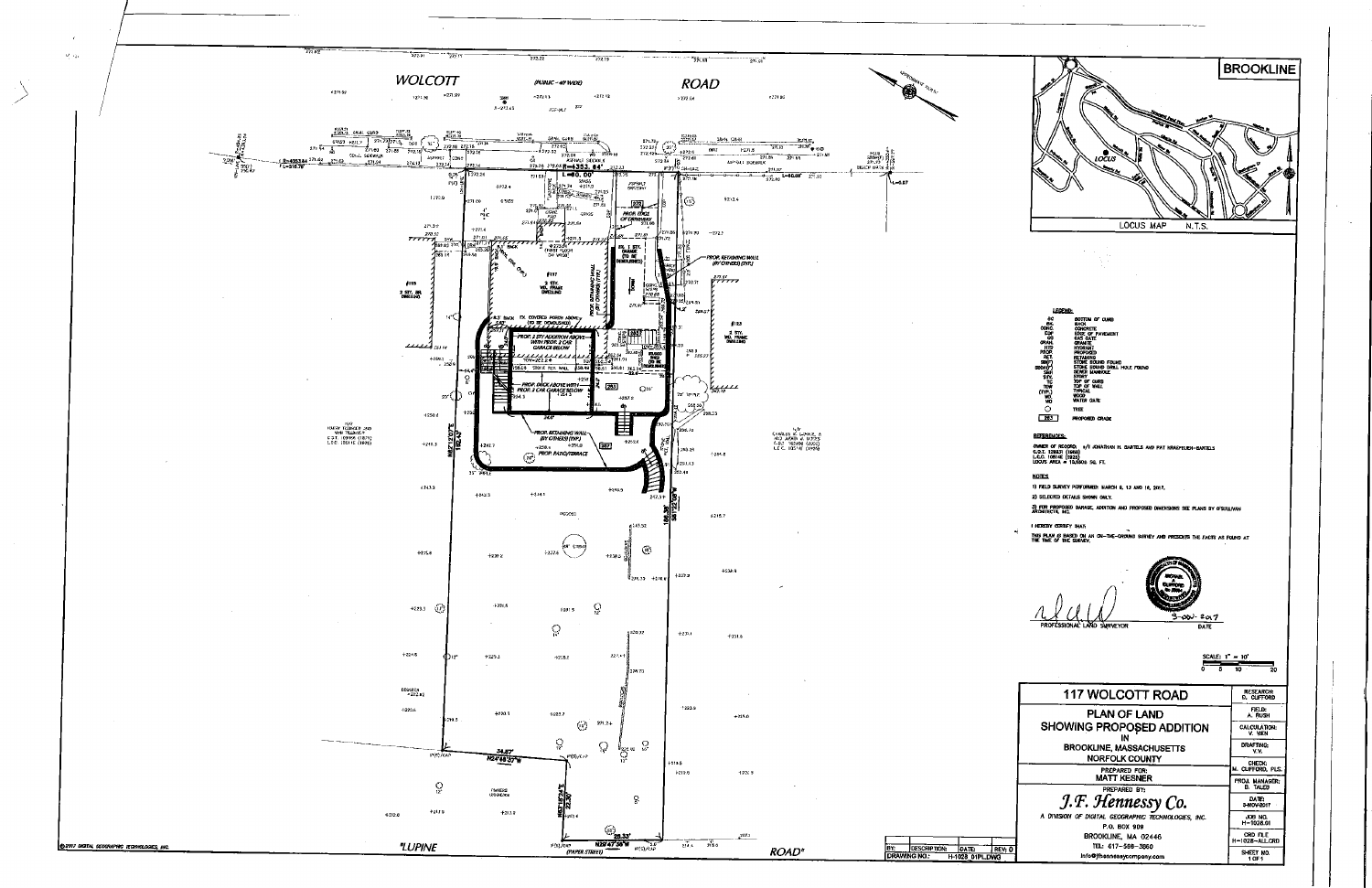



| SQUARE FOOTAGES/FLOOR                                                                                                                     |                             |                                                                                                                                                             |
|-------------------------------------------------------------------------------------------------------------------------------------------|-----------------------------|-------------------------------------------------------------------------------------------------------------------------------------------------------------|
| <b>BASEMENT</b>                                                                                                                           | 252 SQ FT.                  | O'SULLIVAN<br>ARCHITECTS, INC.                                                                                                                              |
| FIRST FLOOR<br>SECOND FLOOR:                                                                                                              | IO95 SQ FT.<br>IIO5 SQ. FT. | ARCHITECTURE I INTERIORS I PLANNING<br>606 MAIN STREET, SUITE 3001<br>READING, MASSACHUSETTS 01867                                                          |
| <b>ATTIC</b>                                                                                                                              | 492 SQ. FT.                 | Tel. (751) 439-6158 Far: (781) 439-8170<br>www.osullivanarchitects.com                                                                                      |
| <b>TOTAL</b>                                                                                                                              | 2944 SQ. FT,                | These creatings and specifications were prepared<br>by use at the location indicated - Publication and<br>use a supressly bruted to the identited incurrent |
| F.A.R. ALLOWED                                                                                                                            | 2.592 SQ. FT                | Reuss of reproduction by any mailfied, in whole<br>permason of O Europa Archaeos, Ind.<br>£ 2017 O'Sulliven Architects Inc.                                 |
| $12OZ$ OF F.A.R.                                                                                                                          | 3IIO SO. FT.                |                                                                                                                                                             |
| WALL LEGEND                                                                                                                               |                             | 117 Wolcott Street<br>Brookline, MA                                                                                                                         |
| <b>EXISTING WALL</b><br>$\frac{1}{2777777}$<br>NEW WALL, 1/2" G.W.B. EA.<br>SIDE STUDS . I6 O.C.<br>EXISTING WALL TO BE<br>드그그<br>REMOVED |                             | New Addition With<br>Garage Under                                                                                                                           |
|                                                                                                                                           | . ohu                       | <b>SCALE: As Noted</b><br>ISSUED / DRAWN BY<br>10/25/17<br><b>REVISED / REVISED BY</b><br>17010<br>JOB NO:<br>SHEET NUMBER                                  |

 $\sim 10^{-1}$  $\frac{1}{\sqrt{2}}$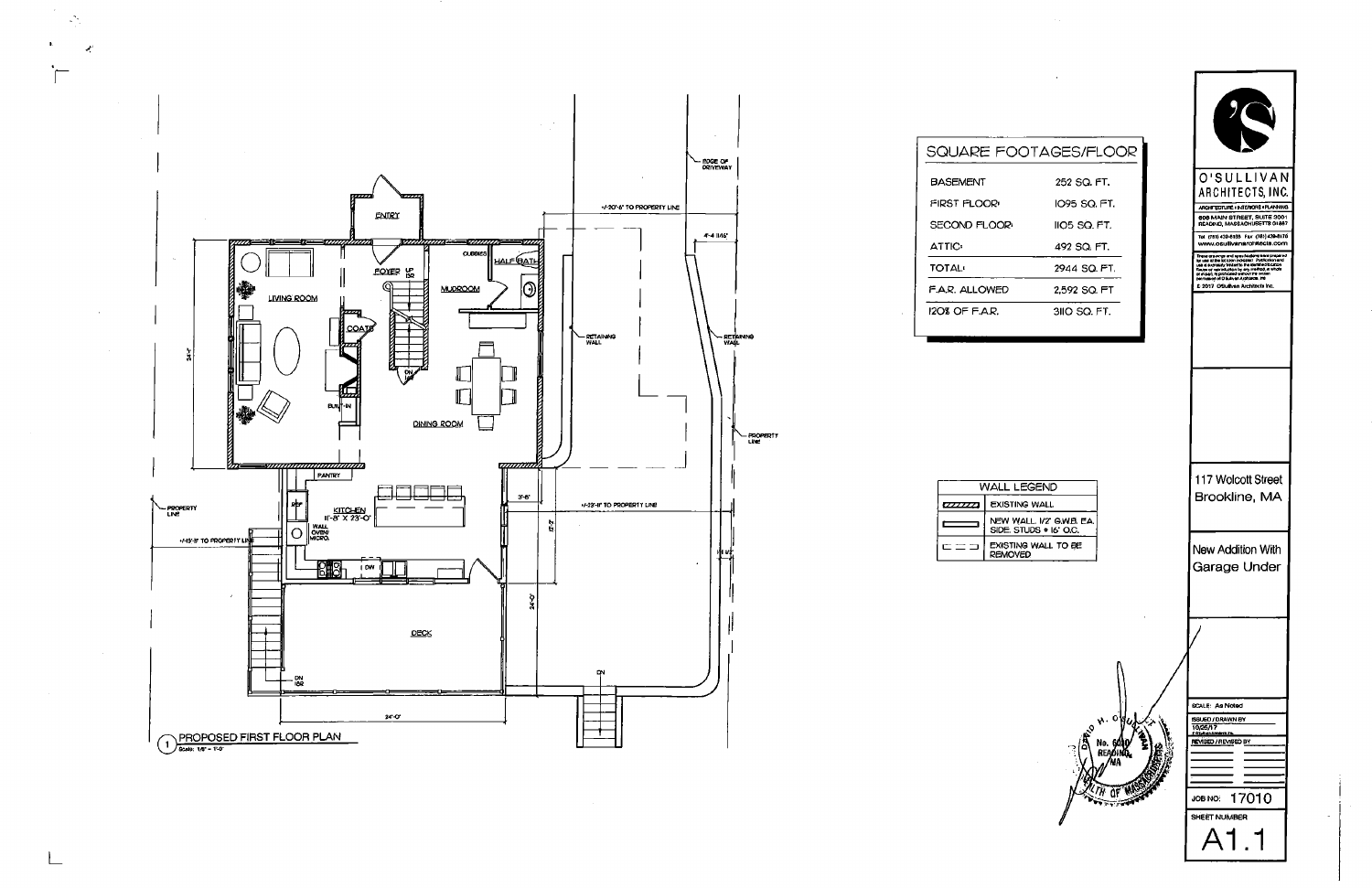

| SQUARE FOOTAGES       |             |
|-----------------------|-------------|
| <b>BASEMENT</b>       | 252 :       |
| <b>FIRST FLOOR:</b>   | IO95        |
| <b>SECOND FLOOR</b>   | <b>IIO5</b> |
| <b>ATTIC:</b>         | 492 (       |
| <b>TOTAL:</b>         | 2944        |
| <b>F.A.R. ALLOWED</b> | 2,592       |
| 12O% OF F.A.R.        | 311O :      |
|                       |             |

|        | WALL LEGE                           |  |
|--------|-------------------------------------|--|
| 777777 | <b>EXISTING W</b>                   |  |
|        | NEW WALL.<br>SIDE. STUDS            |  |
|        | <b>EXISTING W</b><br><b>REMOVED</b> |  |

 $\sim$ 

 $\lfloor$ 

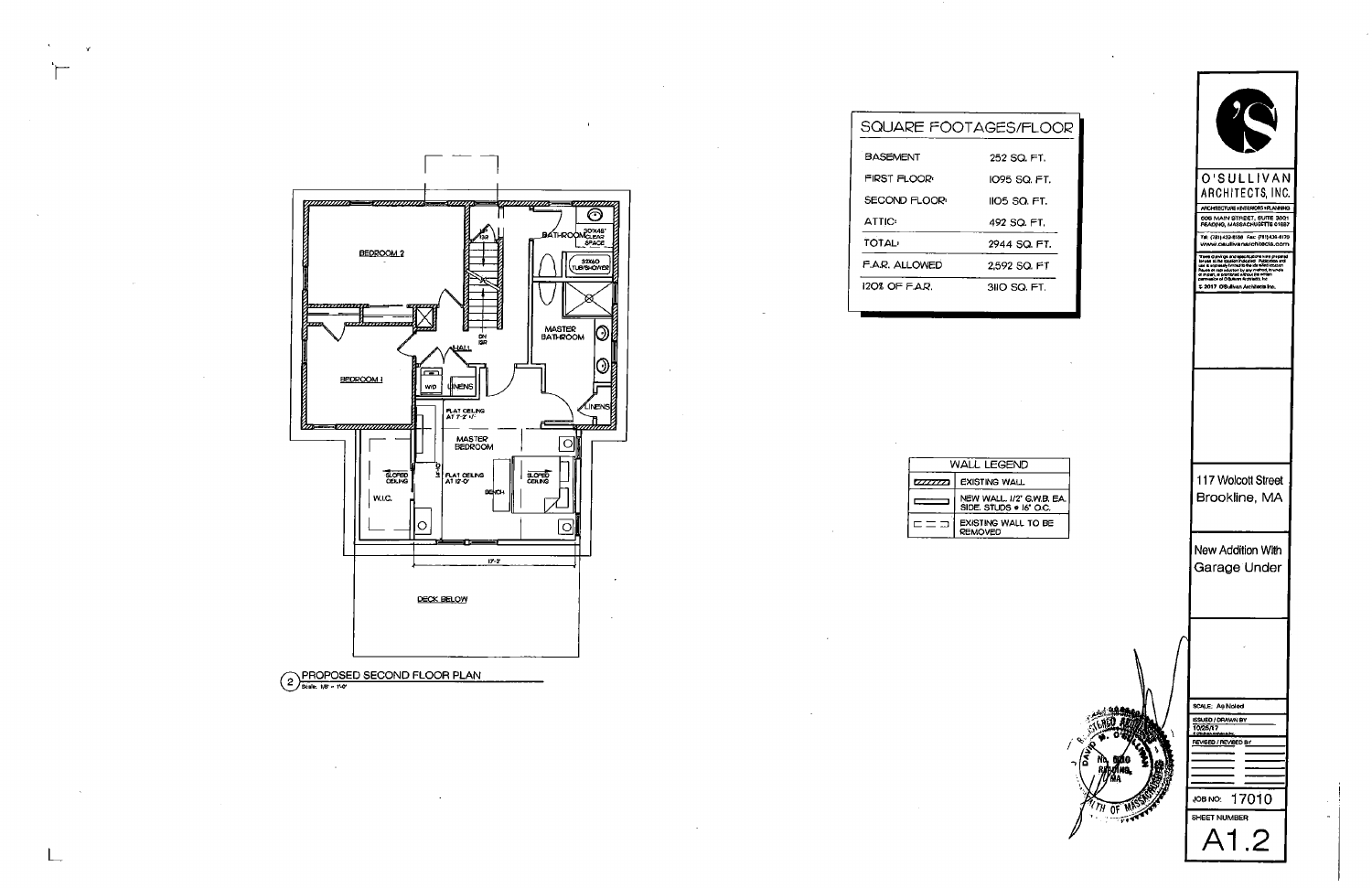

| SQUARE F(                |
|--------------------------|
| BASEMENT                 |
| FIRST FLOOR <sub>'</sub> |
| SECOND FLOOR:            |
| <b>ATTIC</b>             |
| TOTAL                    |
| F.A.R. ALLOWED           |
| $12O3$ OF F.A.R.         |
|                          |
|                          |

|        | WALL L                     |
|--------|----------------------------|
| 777777 | <b>EXISTI</b>              |
|        | NEW V<br>SIDE <sub>5</sub> |
|        | <b>EXISTIN</b><br>REMO\    |

3 PROPOSED ATTIC PLAN

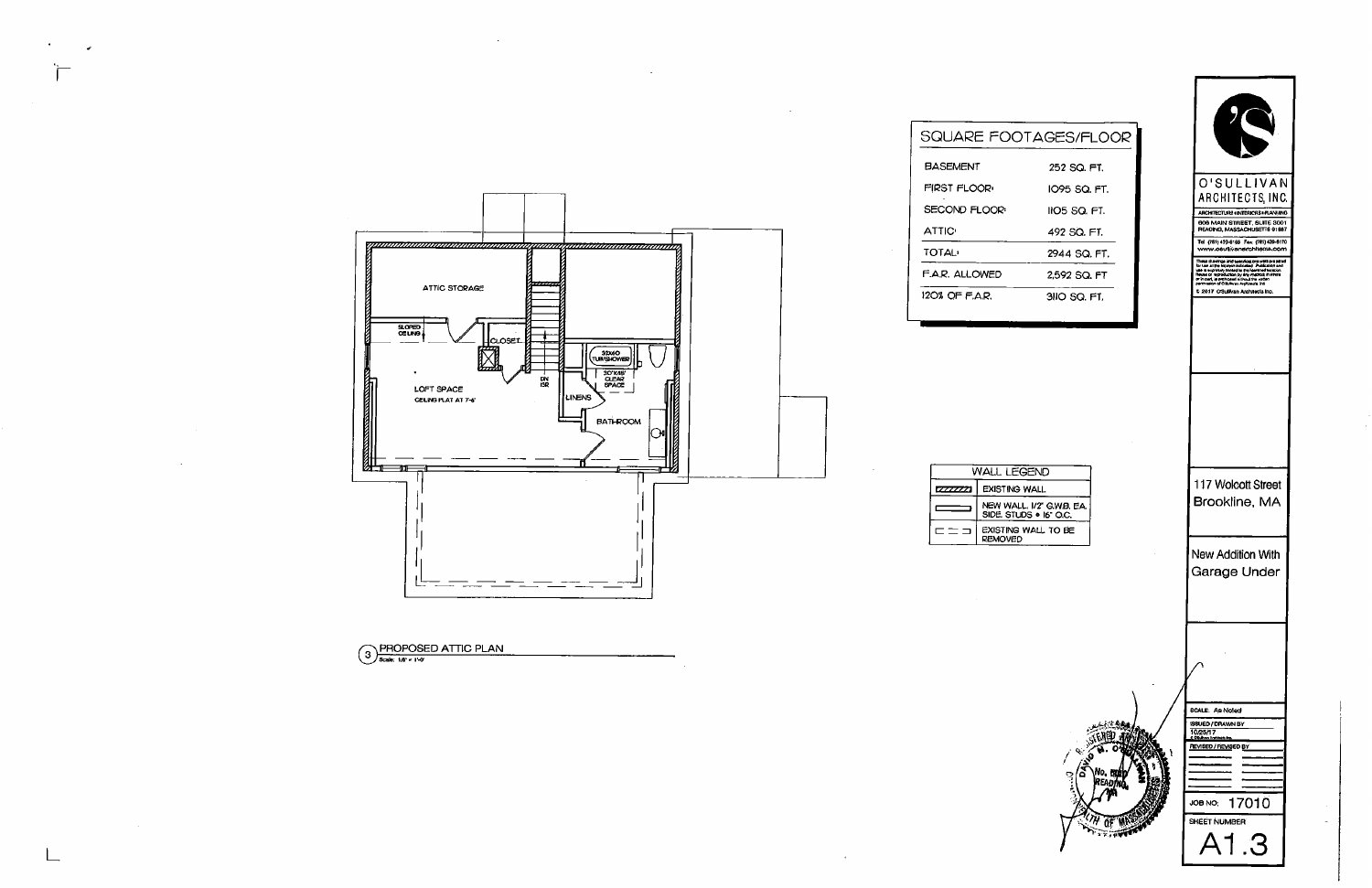

 $\sim$ 

 $\Gamma$ 

L

 $\sim$   $\epsilon$ 

# $rac{c}{1}$  $\overline{\phantom{a}}$

| SQUARE FOOTAGES/FLOOR<br>BASEMENT (FINISHED)<br><b>FIRST FLOOR:</b><br>SECOND FLOOR<br><b>ATTIC</b><br><b>TOTAL:</b><br>F.A.R. ALLOWED<br>120% OF F.A.R.                  | 252 SQ. FT.<br>IO95 SQ. FT.<br>IIO5 SQ. FT.<br>492 SQ. FT.<br>2944 SQ FT.<br>2,592 SQ. FT<br>3110 SQ, FT. | C<br>O'SULLIVAN<br>ARCHITECTS, INC.<br>ARCHITECTURE I INTERIORS I PLAN ING<br>606 MAIN STREET, SUITE 3001<br>READING, MASSACHUSETT9 01807<br>Tel. (781) 433-6'66 Fax: (781) 439-6170<br>www.oauliivanarchitecte.com<br>These character and apsointance was prepared<br>for use at the logical reduced. Published and<br>use a supressly imited by the formulation and<br>Hende or reground to by any mated, in this<br>or must, is prohibled without the widen<br>permetar of O Busan Architects inc.<br>D 2017 O'Sullivan Architects Inc. |
|---------------------------------------------------------------------------------------------------------------------------------------------------------------------------|-----------------------------------------------------------------------------------------------------------|--------------------------------------------------------------------------------------------------------------------------------------------------------------------------------------------------------------------------------------------------------------------------------------------------------------------------------------------------------------------------------------------------------------------------------------------------------------------------------------------------------------------------------------------|
| <b>WALL LEGEND</b><br><b>EXISTING WALL</b><br>777772<br>NEW WALL, I/2" G.W.B. EA.<br>يستحققها<br>SIDE. STUDS . 16° O.C.<br>EXISTING WALL TO BE<br>$= 1$<br><b>REMOVED</b> |                                                                                                           | 117 Wolcott Street<br>Brookline, MA<br>New Addition With<br>Garage Under                                                                                                                                                                                                                                                                                                                                                                                                                                                                   |
|                                                                                                                                                                           | È                                                                                                         | SCALE: As Noted<br><b>ISSUED / DRAWN BY</b><br>10/25/17<br>a katu<br><u>REVISED / REVISED BY</u><br>Garage Windows 10-20-17<br>17010<br>JOB NO:<br>SHEET NUMBER<br>A1 ∠                                                                                                                                                                                                                                                                                                                                                                    |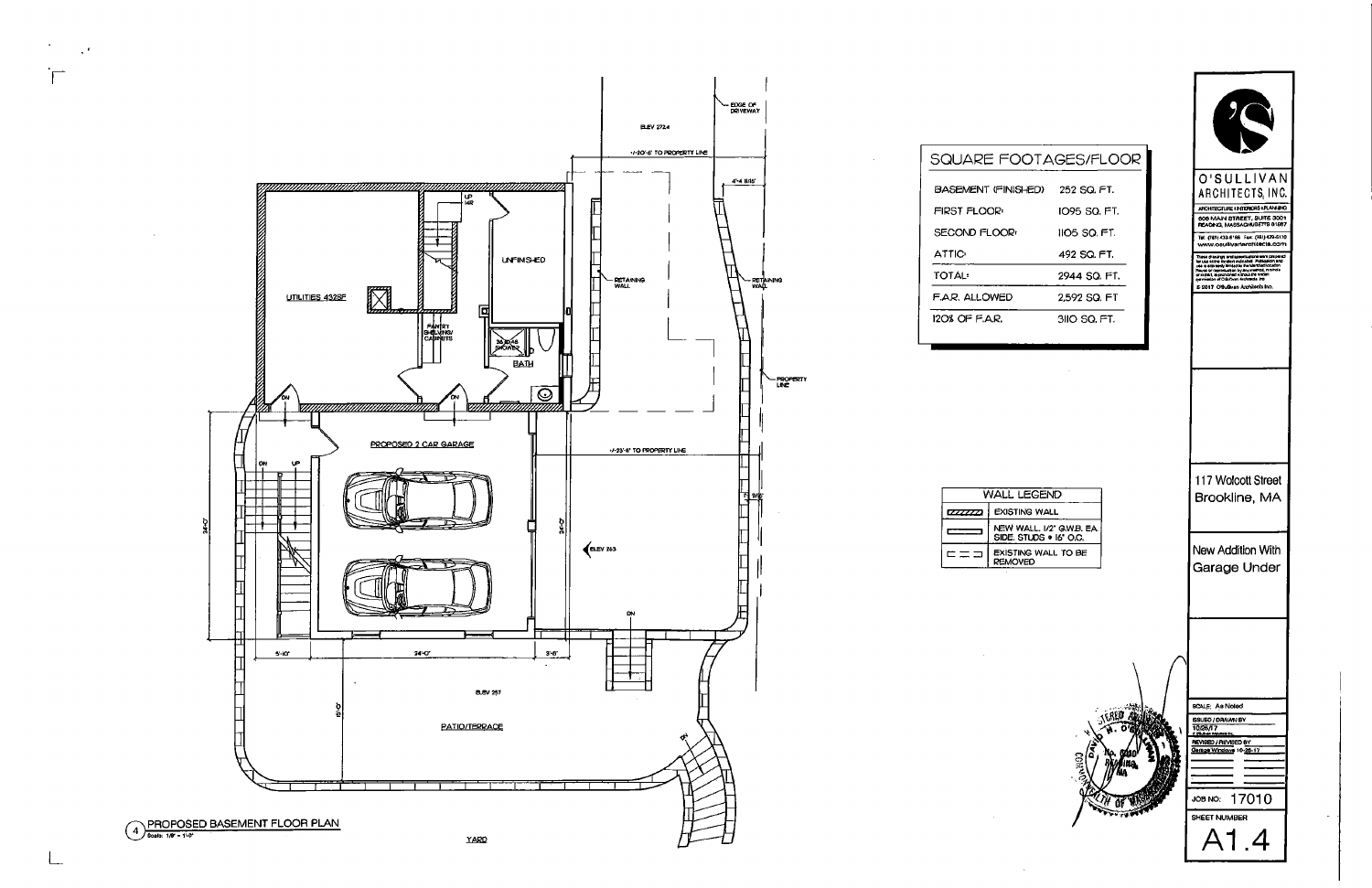

THONT ELEVATION

 $\mathcal{P}$ 

 $\overline{\Gamma}$ 

 $\sim 10^7$ 



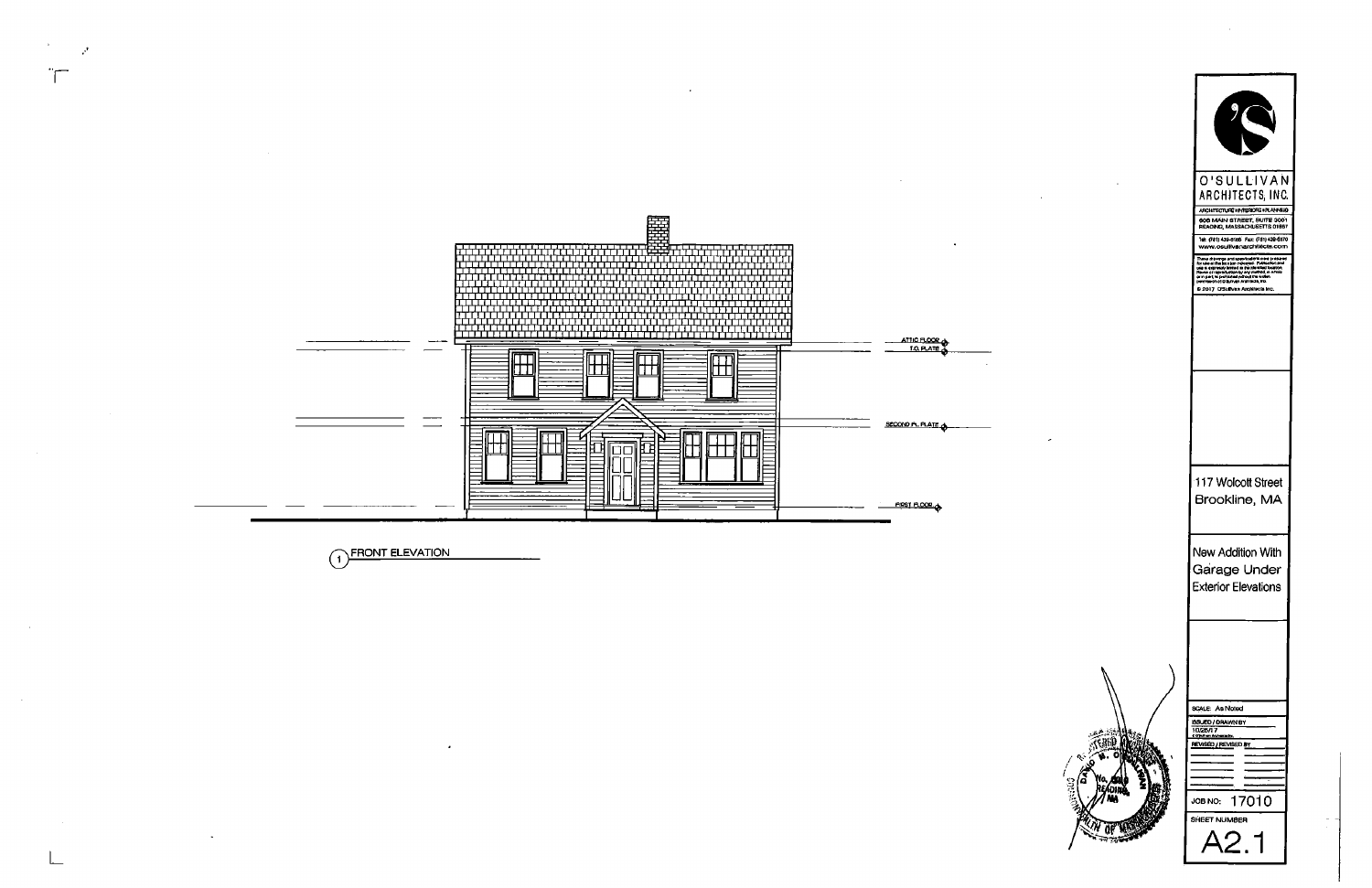



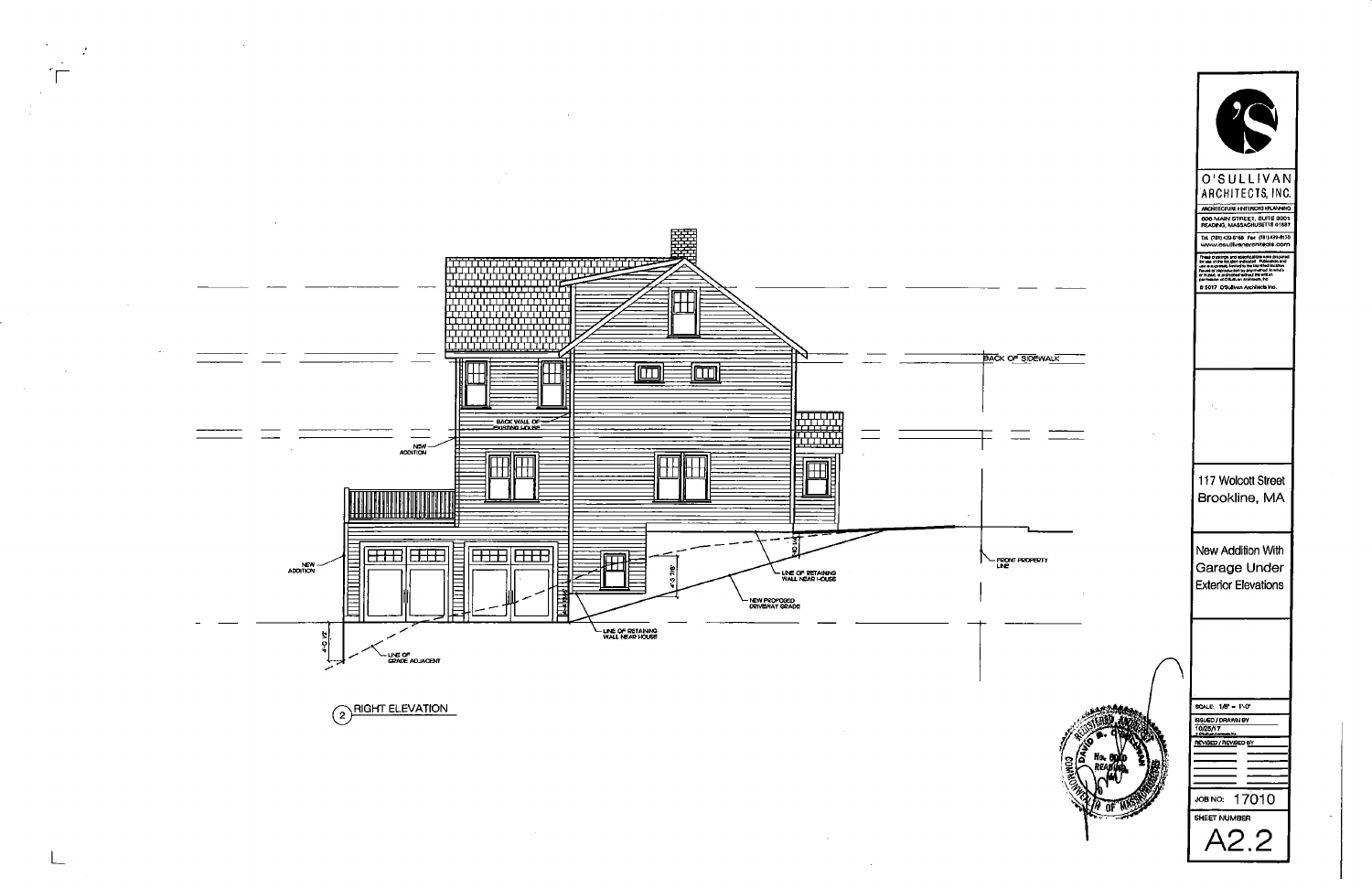

O'SULLIVAN ARCHITECTS, INC. ARCHITECTURE INTERCES PLANNING<br>600 MAIN STREET, SUITE 3001<br>READING, MASSACHUSETTS 01887 Tel: (781) 432-6166<br>www.osullivanarchitects.com hele drawing and spectralized wire profer<br>a wealthe location modeled. Publication and<br>as a expressly known modeled. Publication and<br>letters at reproduction by early metrod in white<br>a mission application metroduction of the D 2017 O'Sullivan Architects Inc. 117 Wolcott Street Brookline, MA New Addition With Garage Under **Exterior Elevations** SCALE: As Noted SSUED / DRAWN BY<br>10/25/17<br>19 Main follows REVISED / REVISED BY **JOB NO: 17010** SHEET NUMBER A2.3

 $\omega$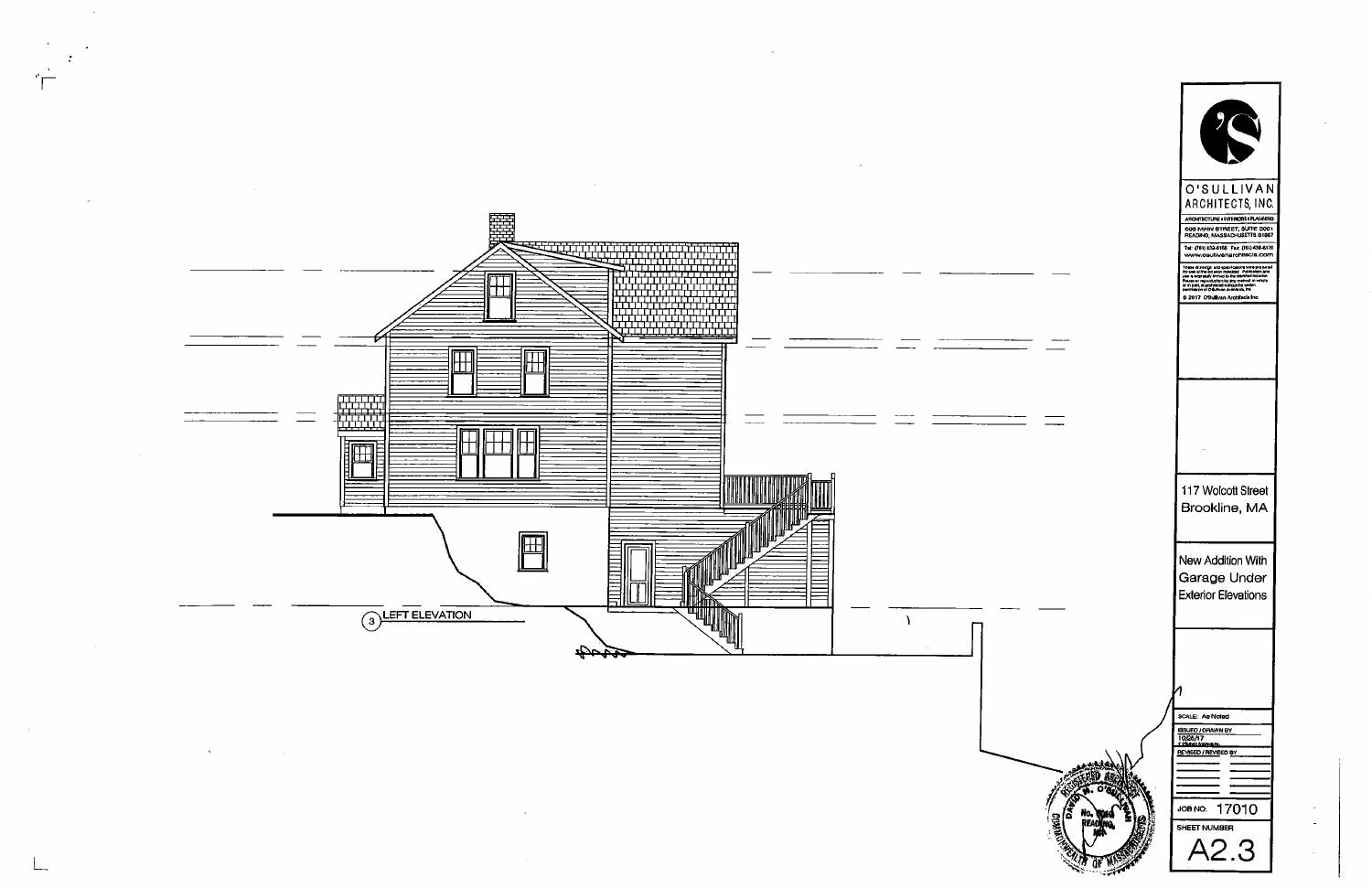

 $\sim 10^{-1}$ 



 $\sim$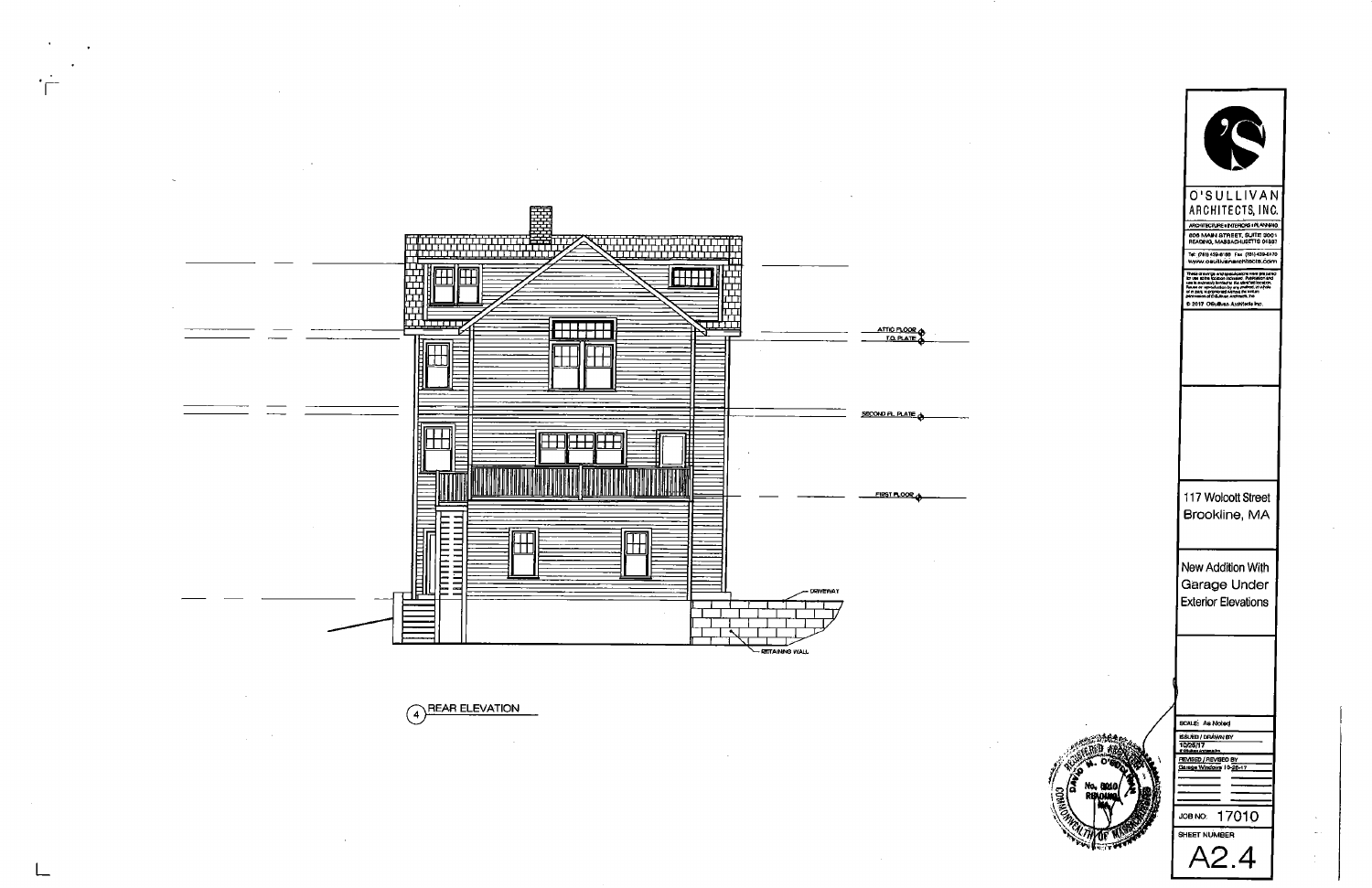

| squore footoges/floor                  |                  |
|----------------------------------------|------------------|
|                                        | 117 wolcott Road |
| BASEMENT: (finished spoce) 407 sq. ft. |                  |
| FIRST FLOOR:                           | 865 sq. It.      |
| SECOND FLOOR:                          | 807 sq. ft.      |
| ATRC: (unfinished)                     | $0$ sq. $f$ l.   |
| totol:                                 | 2079 sq. ft.     |

| 10369 Lot area         |
|------------------------|
| $0.25 - FAR$           |
| $2.592 -$ offowed area |
| 120% for - 3,110       |

|                                      | <b>ISSUED</b>         | <b>SHEET NUMBER</b> |
|--------------------------------------|-----------------------|---------------------|
| TS.INC.                              | 03/13/2017            | 1 of $4$            |
| <b>ANNING</b>                        | REVISED / REVISED BY  |                     |
| MA 01867                             | rev 1<br><u>rev 2</u> | JOB NO:             |
| ırchitecls.com<br>an Architects Inc. | rev 3<br>rev 4        | 17010               |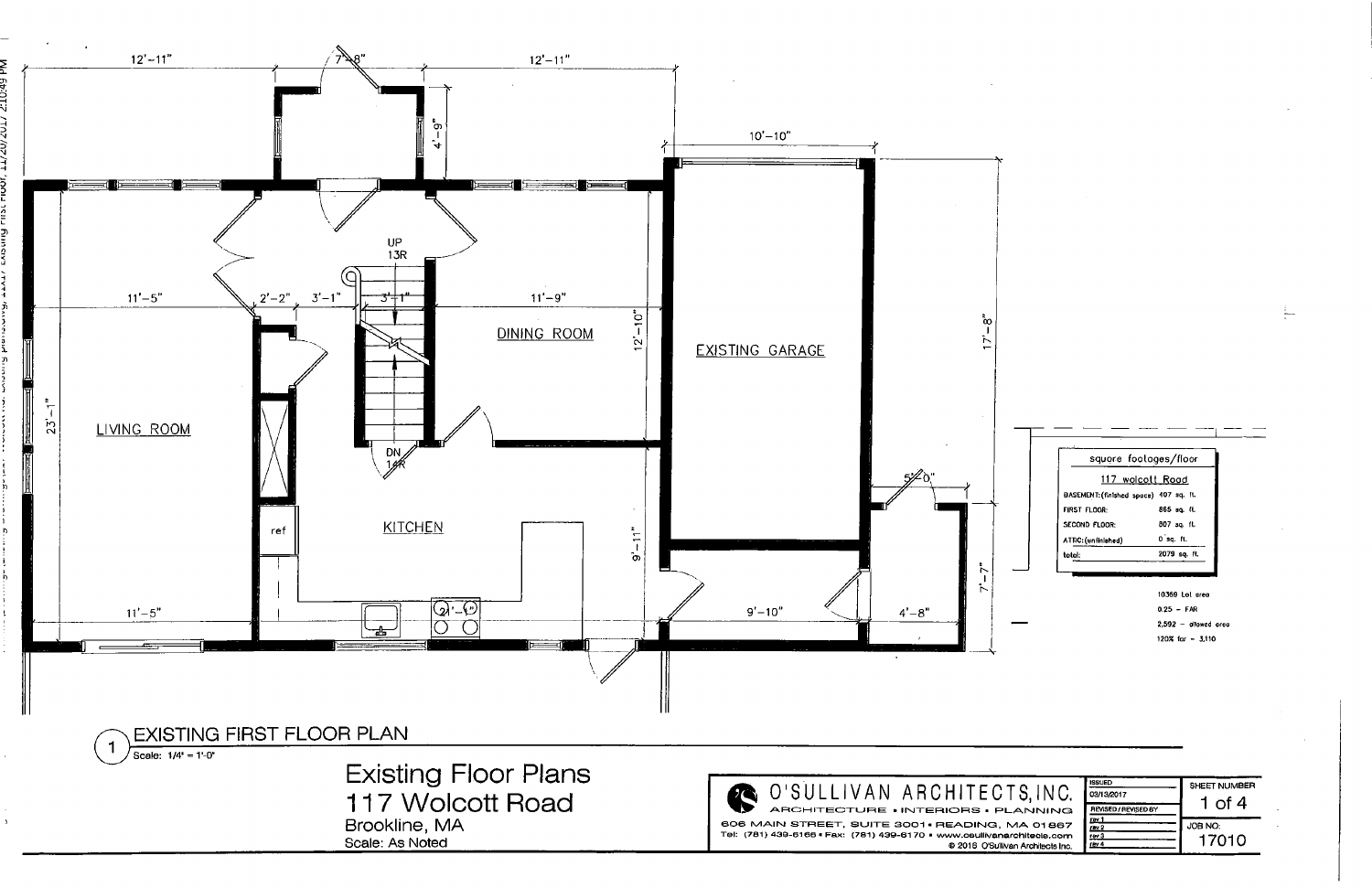

**Existing Floor Plans** 117 Wolcott Road Brookline, MA<br>Scale: As Noted

ß  $\cup$ S. ARCHITECTURE INTERIORS I PL 606 MAIN STREET, SUITE 3001 · READING, M Tel: (781) 439-6166 · Fax: (781) 439-6170 · www.osuillvanard © 2016 O'Sullivan

| S, INC.                                       | <b>ISSUED</b><br>03/13/2017         | SHEET NUMBER     |
|-----------------------------------------------|-------------------------------------|------------------|
| ANNING                                        | REVISED / REVISED BY                | $2$ of 4         |
| 1A 01867<br>chitects.com<br>ר Architects Inc. | 11-20-17<br>rov 2<br>rev 3<br>row 4 | JOB NO:<br>17010 |

H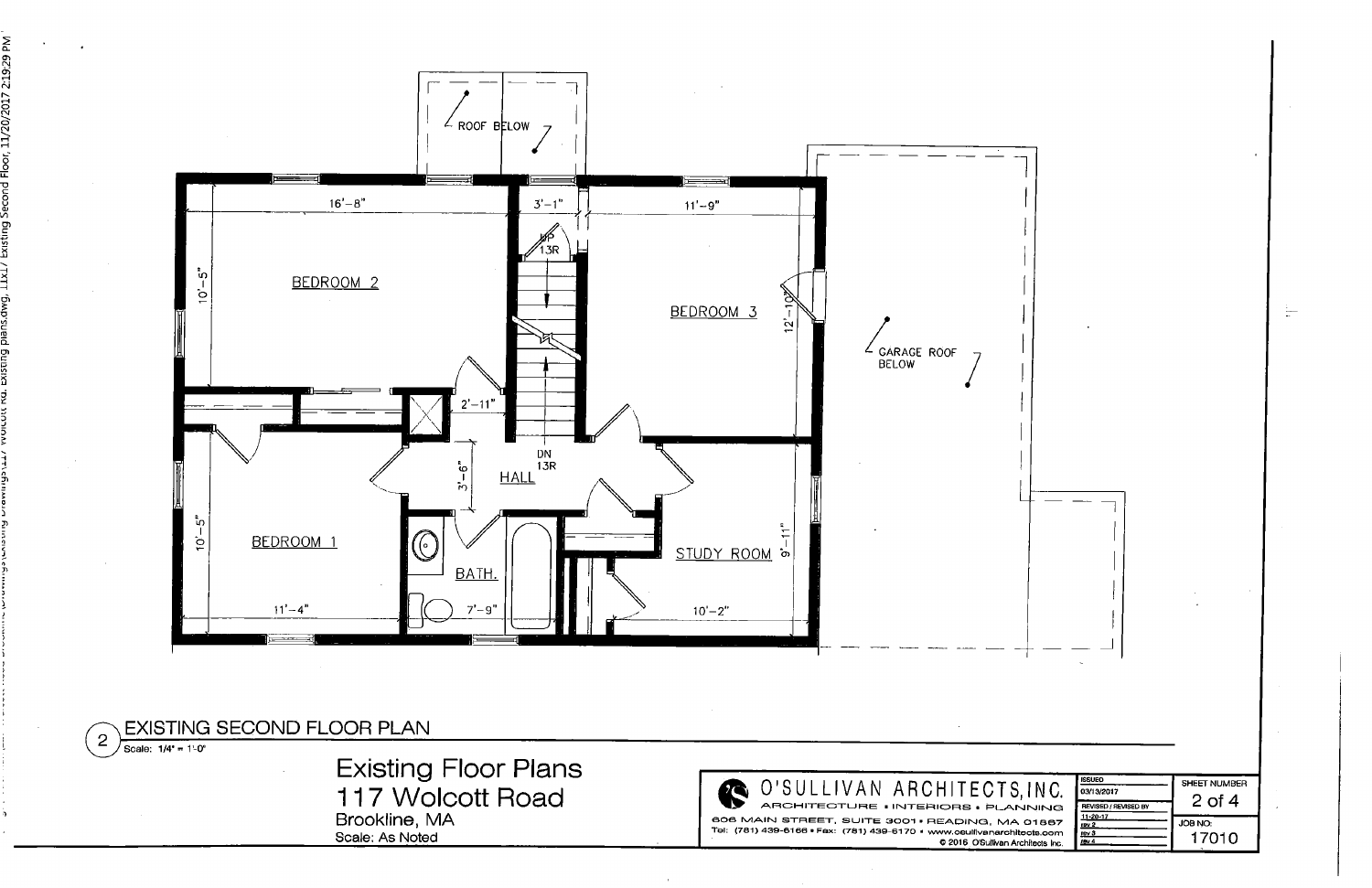

|                   | <b>ISSUED</b>        | SHEET NUMBER |
|-------------------|----------------------|--------------|
| S, INC.           | 03/13/2017           | 3 of 4       |
| ANNING            | REVISED / REVISED BY |              |
| IA 01887          | 11-20-17<br>rev2     | JOB NO:      |
| hitects.com       | rev 3                | 17010        |
| i Architects Inc. | rev 4                |              |

H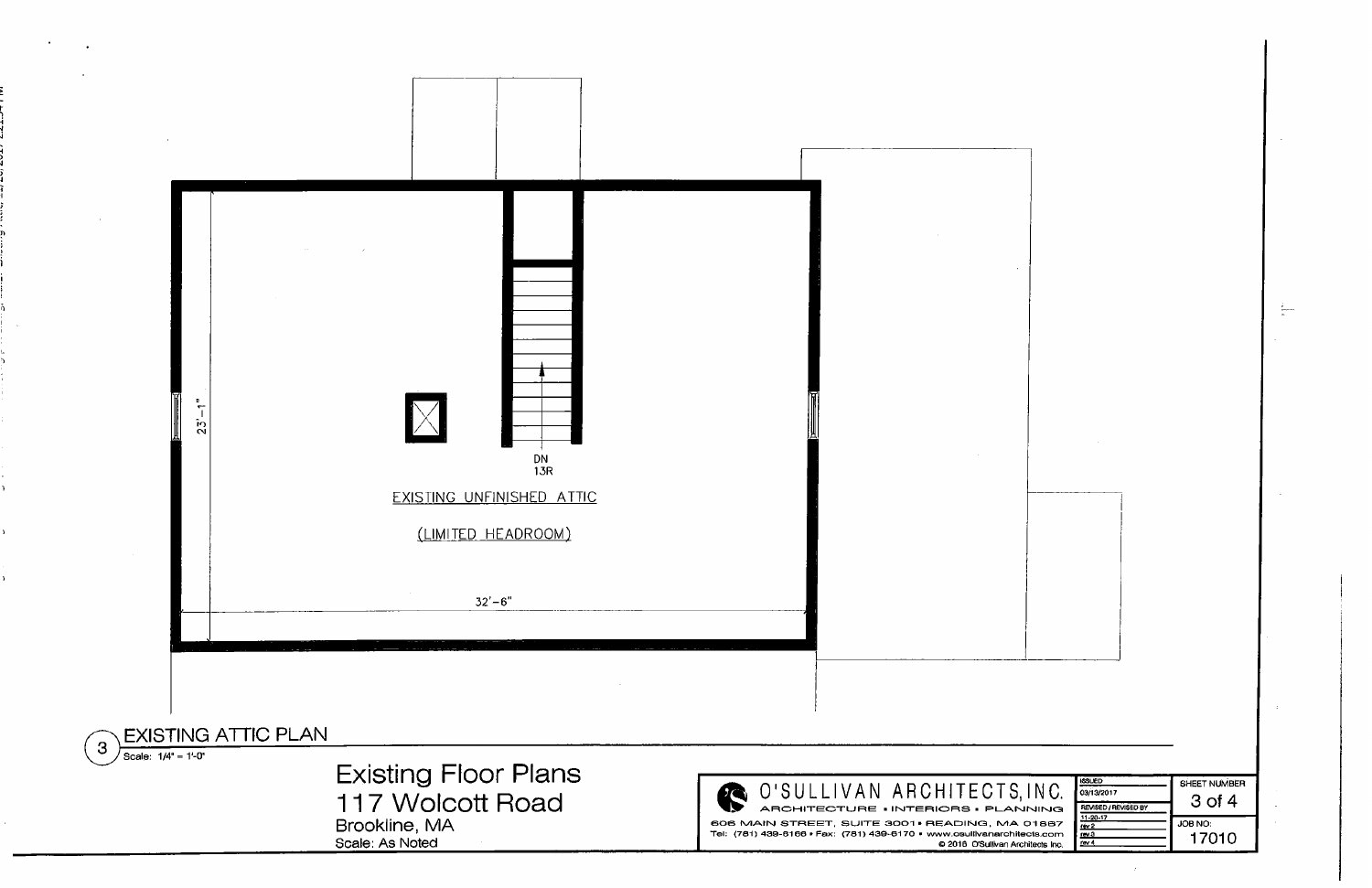

2:07:50 PM

t Floor

| S. INC.                        | <b>ISSUED</b><br>03/13/2017 | SHEET NUMBER<br>4 of 4 |
|--------------------------------|-----------------------------|------------------------|
| ANNING                         | REVISED / REVISED BY        |                        |
| A 01867                        | 11/20/17<br>re / 2          | JOB NO:                |
| hiteots.com<br>Architects Inc. | rev 3<br>rev 4              | 17010                  |

È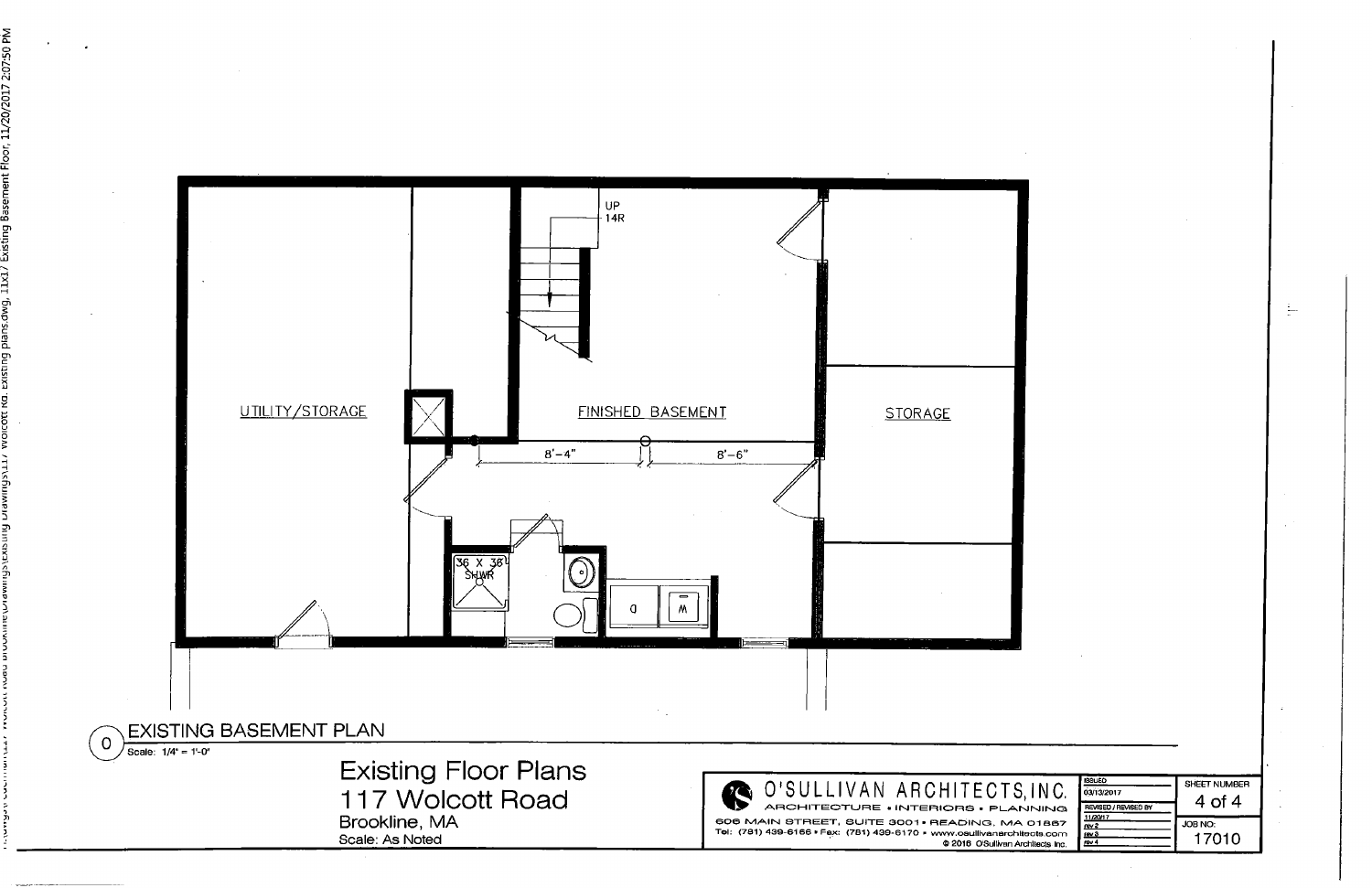

|         | SHEET NUME  |
|---------|-------------|
| 12017   | of $\angle$ |
| ۰.<br>п |             |
|         | JOB NO:     |
|         | 17010       |
|         |             |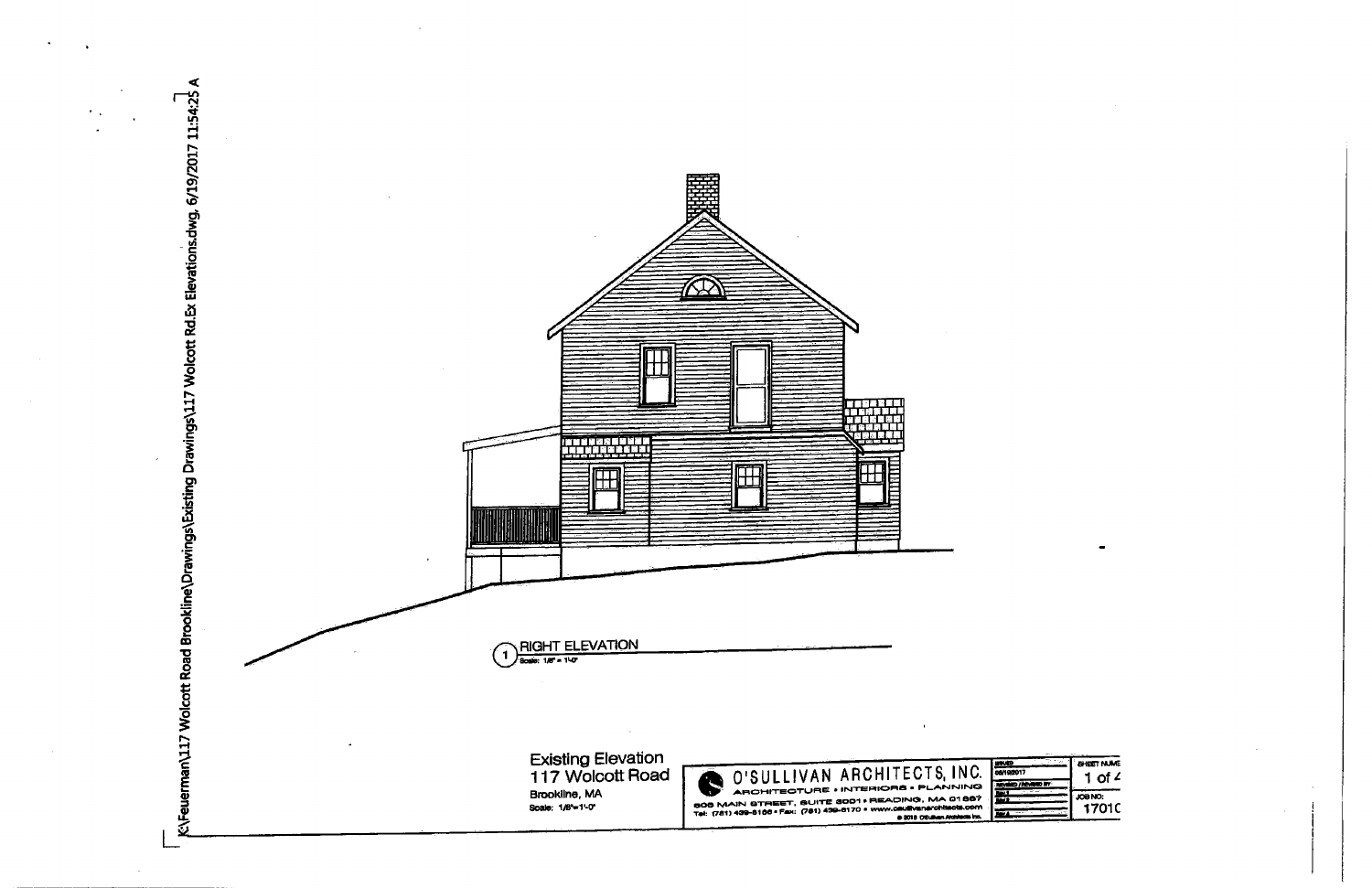

| <b>SHEET NUME</b> |         |
|-------------------|---------|
| 2 of $\angle$     | 4017    |
|                   | m.<br>m |
| JOB NO:           |         |
| 17010             |         |
|                   |         |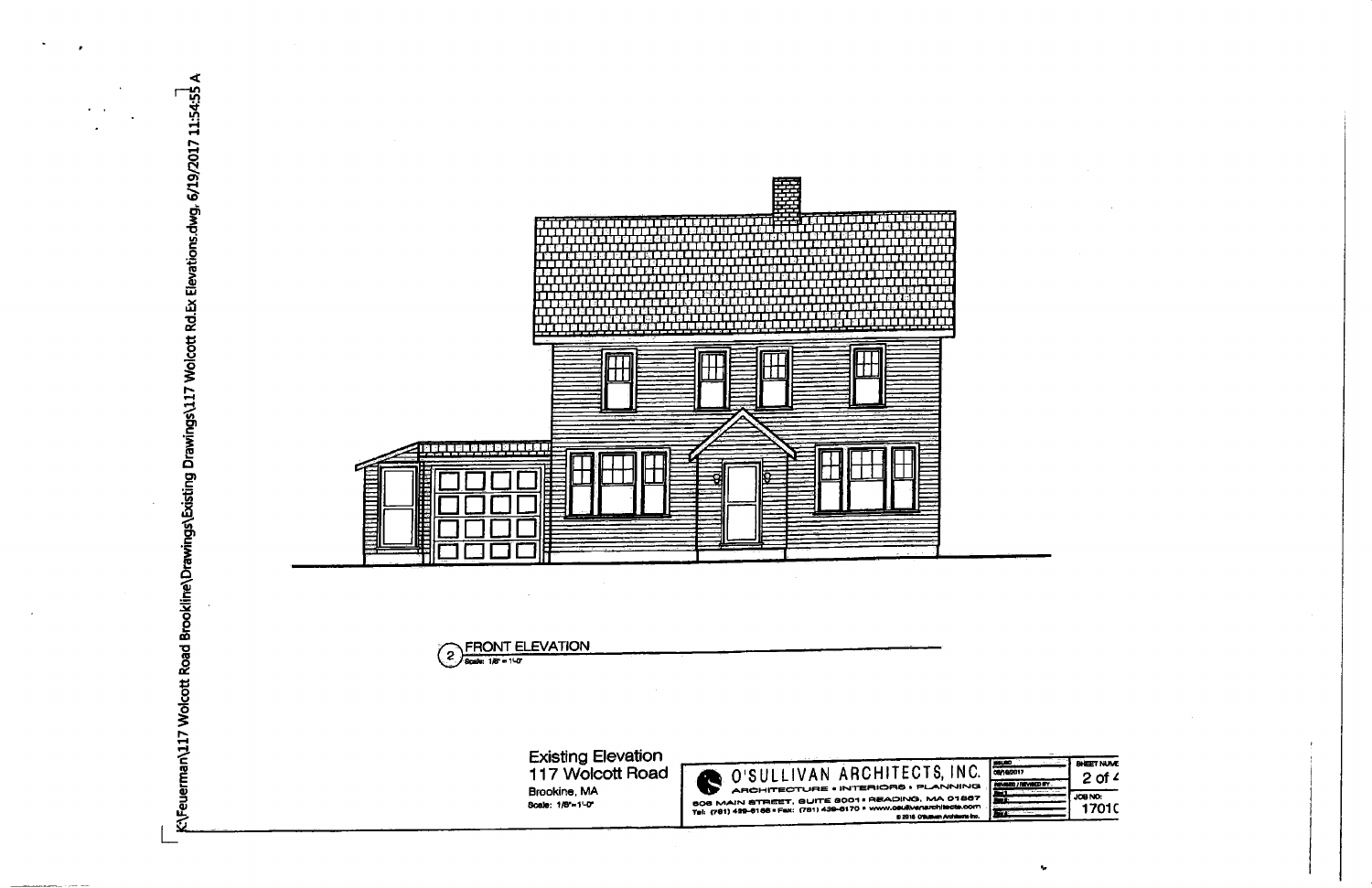

 $\sim$   $\sim$ 

|       | <b>CHEET NUME</b> |
|-------|-------------------|
| 201 Z | $3$ of $4$        |
|       |                   |
|       | JOB NO:           |
|       |                   |
|       | 17010             |
|       |                   |